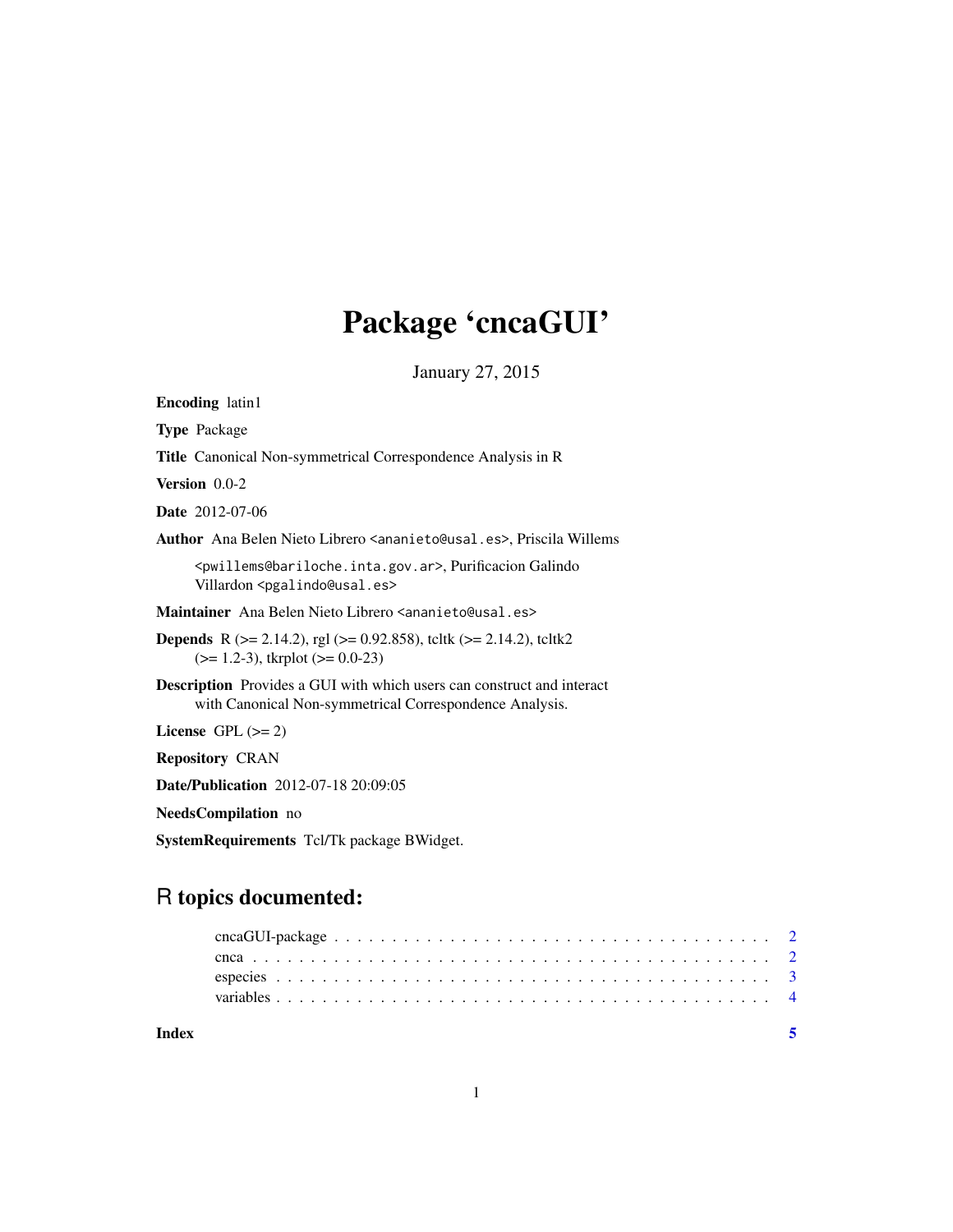## Description

Provides a GUI with which users can construct and interact with Canonical Non-symmetrical Correspondence Analysis

## Details

| Package:  | cncaGUI       |
|-----------|---------------|
| Type:     | Package       |
| Version:  | $0.0 - 2$     |
| Date:     | 2012-07-01    |
| License:  | $GPL$ $(>=2)$ |
| LazyLoad: | yes           |

## Author(s)

Ana Belen Nieto Librero <ananieto@usal.es>, Priscila Willems <pwillems@bariloche.inta.gov.ar>, Purificacion Galindo Villardon <pgalindo@usal.es>

cnca *Canonical Non-symmetrical Correspondence Analysis in R*

## Description

Provides a GUI with which users can construct and interact with Canonical Non-symmetrical Correspondence Analysis

## Usage

```
cnca(fespecies, fvambientales)
```
### Arguments

| fespecies | a data frame with information about species                               |
|-----------|---------------------------------------------------------------------------|
|           | f vambientales a data frame with information about enviromental variables |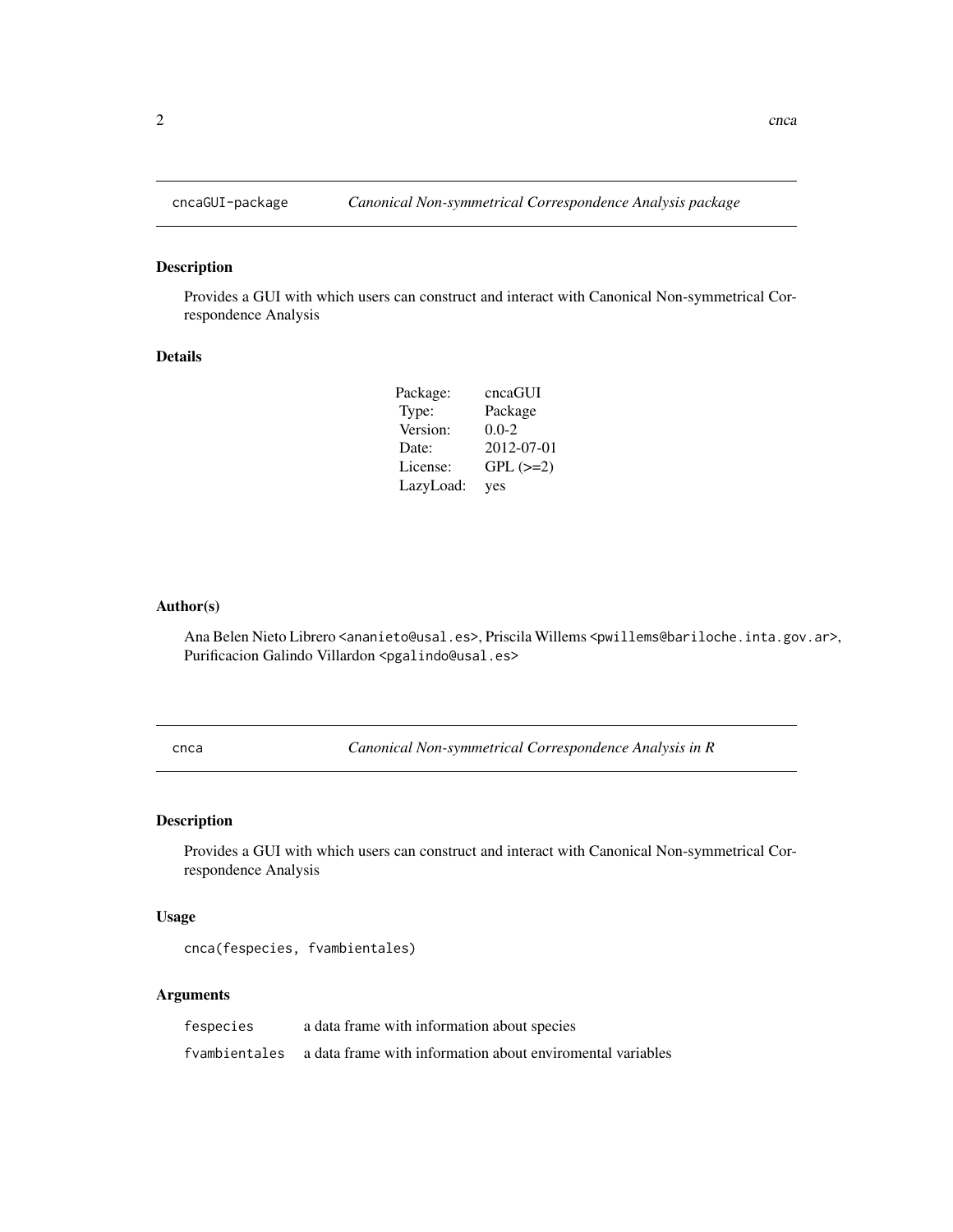#### <span id="page-2-0"></span>especies 3

#### Details

When the function is launched, firstly, you can change the names of the sets of species, variables and sites. Then, an options window is displayed where you can change the color, the size, the label and/or the symbol of an element or of a set of elements; to select the transformation data; to tick the checkbox to show the axes in the graph; to tick the checkbox to show the points representing the sites and to tick the checkbox to show the sites labels. Press the Graph button and choose the number of axes to be retained. When the graph will be shown the function will allow you to change characteristics of the points with the mouse. Press the right mouse button and a window will be displayed to change the color, the size, the label and/or the symbol of the nearest point of position clicked. Press the left mouse button and a window will be displayed to select one option: Change the position label, Remove label or Do nothing. Press the 3D button and a window will be displayed with the 3D-graph.

#### Value

A graph showing the data representation and an output file containing the contributions, qualities of representation, coordinates and eigen values

#### Author(s)

Ana Belen Nieto Librero <ananieto@usal.es>, Priscila Willems <pwillems@bariloche.inta.gov.ar>, Purificacion Galindo Villardon <pgalindo@usal.es>

## References

Willems P, Galindo P (2008)."Canonical non-symmetrical correspondence analysis: an alternative in constrained ordination." *SORT*, 32(1), 93–112.

### Examples

```
data(especies)
data(variables)
cnca(especies, variables)
```
especies *Species data*

#### Description

12 species of hunting spiders caught in pitfall traps in a Dutch dune area Ter-Braak (1986).

#### Usage

```
data(especies)
```
#### Format

A data frame with 28 observations on 12 variables.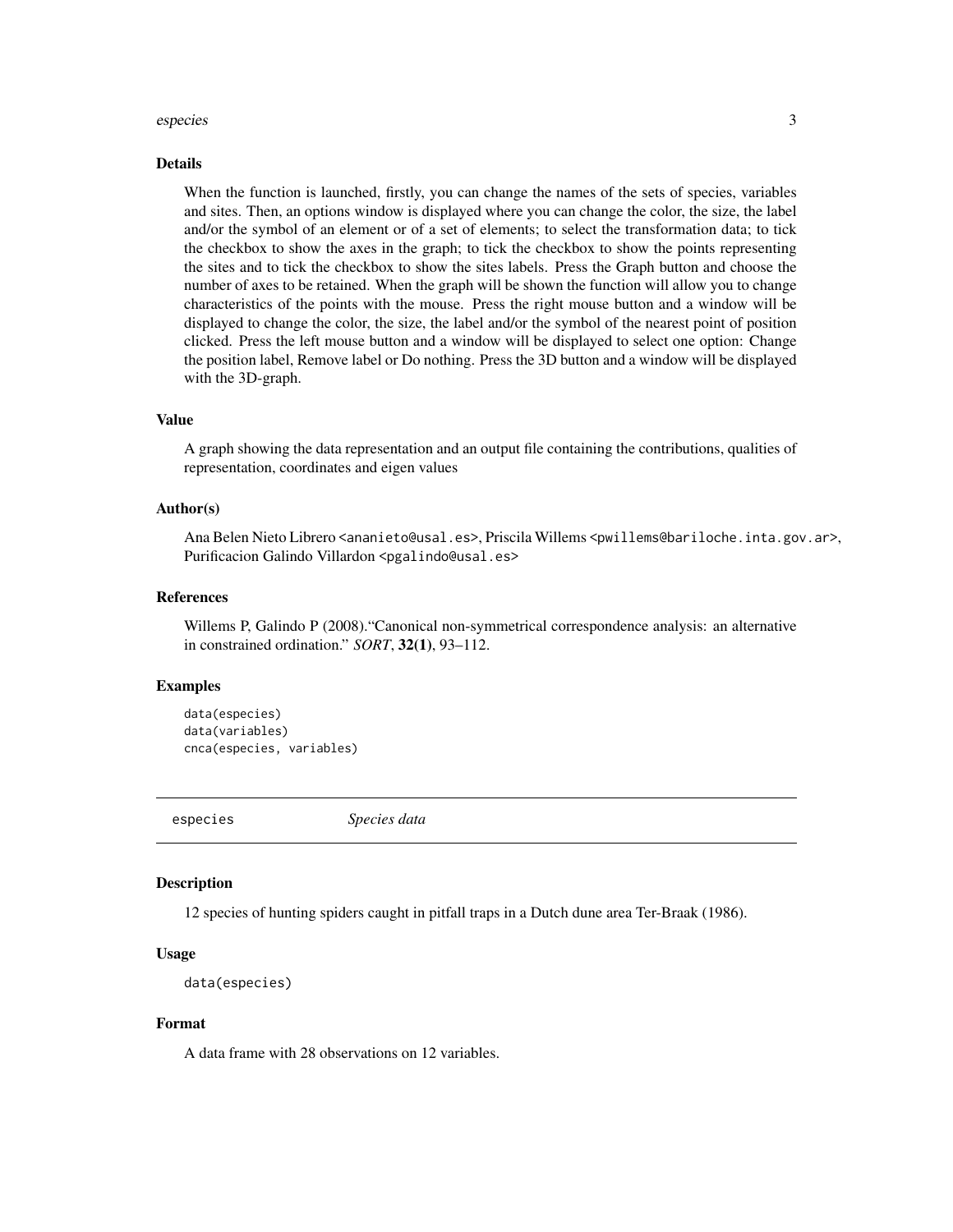## <span id="page-3-0"></span>References

Ter-Braak CJF (1986). "Canonical Correspondence Analysis: a New Eigenvector Technique for Multivariate Direct Gradient Analysis." *Ecology*, 67(5), 1167-1179

## Examples

data(especies)

variables *Environmental variables data*

## Description

Six environmental variables measured in 28 sites

#### Usage

data(variables)

## Format

A data frame with 28 observations on 6 variables.

## References

Ter-Braak CJF (1986). "Canonical Correspondence Analysis: a New Eigenvector Technique for Multivariate Direct Gradient Analysis." *Ecology*, 67(5), 1167-1179

## Examples

data(variables)